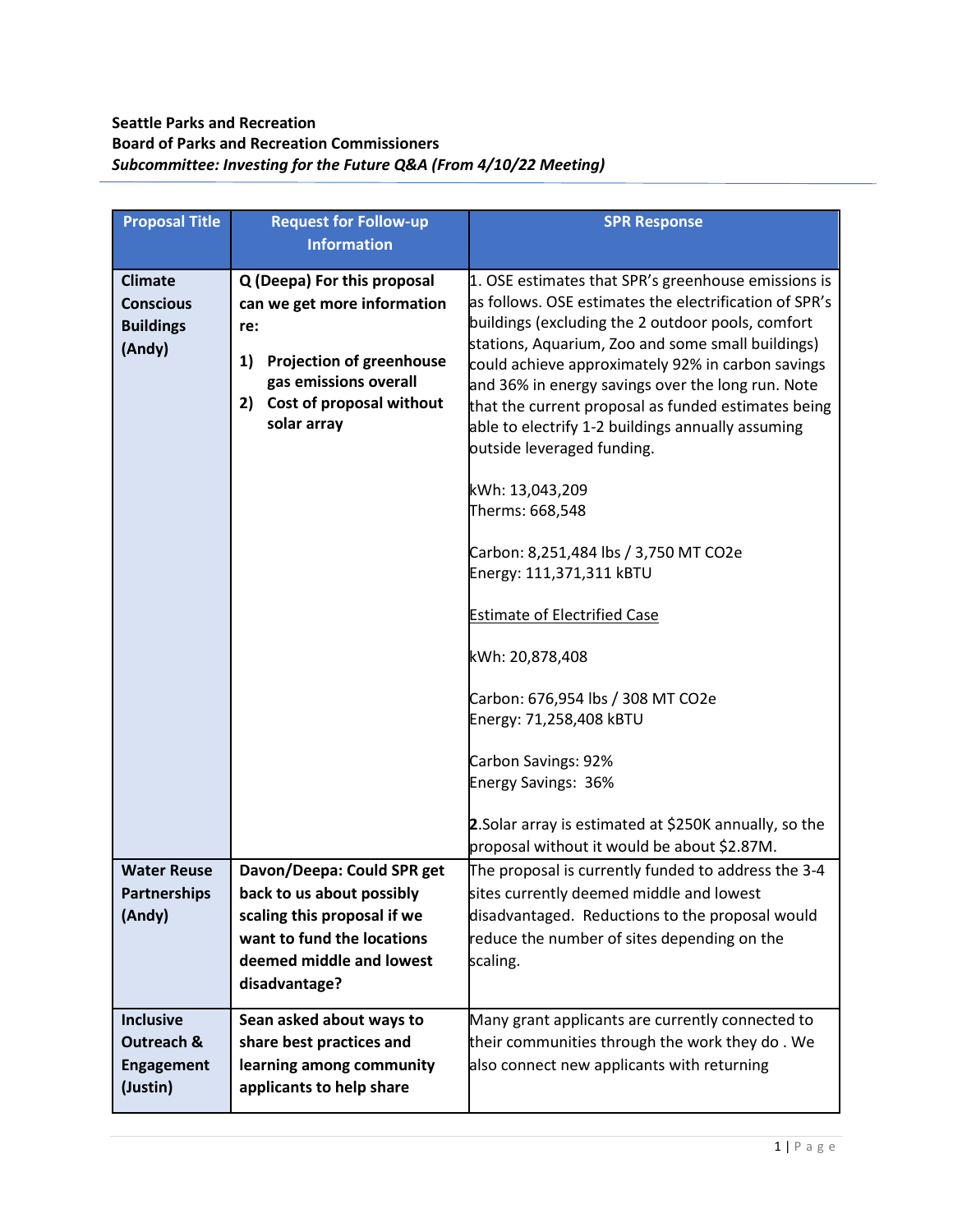| <b>Proposal Title</b>                                                               | <b>Request for Follow-up</b><br><b>Information</b>                                                                                                                                                                                                                                                                                                                                                                                      | <b>SPR Response</b>                                                                                                                                                                                                                                                                                                                                                                                                                                                                                                                                                                                                                          |
|-------------------------------------------------------------------------------------|-----------------------------------------------------------------------------------------------------------------------------------------------------------------------------------------------------------------------------------------------------------------------------------------------------------------------------------------------------------------------------------------------------------------------------------------|----------------------------------------------------------------------------------------------------------------------------------------------------------------------------------------------------------------------------------------------------------------------------------------------------------------------------------------------------------------------------------------------------------------------------------------------------------------------------------------------------------------------------------------------------------------------------------------------------------------------------------------------|
|                                                                                     | information and increase<br>community capacity in the<br>future.                                                                                                                                                                                                                                                                                                                                                                        | applicants and gather annual feedback from<br>awardees.<br>If the proposal is recommended, the goal is to host 4<br>networking and information sessions for the grant<br>awardees one in Spring/Summer and one in<br>Fall/Winter which will allow awardees to come<br>together to meet, have open dialogue, and engage<br>in a topic such as marketing, community outreach,<br>program development, technical assistance, budget<br>development, etc. Topics will be based on an<br>awardee survey.                                                                                                                                          |
| <b>Seattle</b><br><b>Conservation</b><br><b>Corps</b><br><b>Expansion</b><br>(Andy) | Members expressed support,<br>but several wanted to more<br>information from the<br>department about the SCC<br>program: how people get into<br>program, program outcomes,<br>whether enrollees return to<br>homelessness, relation<br>between SPR involvement in<br>removing encampments vs.<br>this program, what the<br>partnership among various<br>City agencies looks like (what<br>are their roles), how money<br>will be spent. | To address the questions and requests below, Brian<br>will send the link to the SCC web site to the group<br>and Andy will prepare a 10-minute presentation<br>about the SCC to the group at the 4/16 meeting.                                                                                                                                                                                                                                                                                                                                                                                                                               |
| <b>New Park</b><br><b>Development</b><br>(Andy)                                     | 1. Deepa: Can we get a<br>list/more info on the top 3 or 4<br>of highest disadvantaged<br>sites?<br>2. Sean: Also a breakdown of<br>how investments applied; how                                                                                                                                                                                                                                                                        | 1. High level estimates to invest in 3-4 of the highest<br>disadvantaged sites (Bitter Lake Reservoir,<br>Duwamish Park Waterway, Lake City Floodplain,<br>Cayton Corner, and or Gateway) would range<br>between \$10-\$11M over 6 years (or \$1.7M-\$1.8M<br>annually). Note the two high priority sites, Bitter<br>Lake and Duwamish are the most expensive because<br>of size, existing site conditions, etc.<br>2. For projects at very early planning stage, we<br>haven't determined the exact breakdown of their<br>budgets at this point. Our standard budget estimate<br>form includes the following breakdown for the total<br>cos |